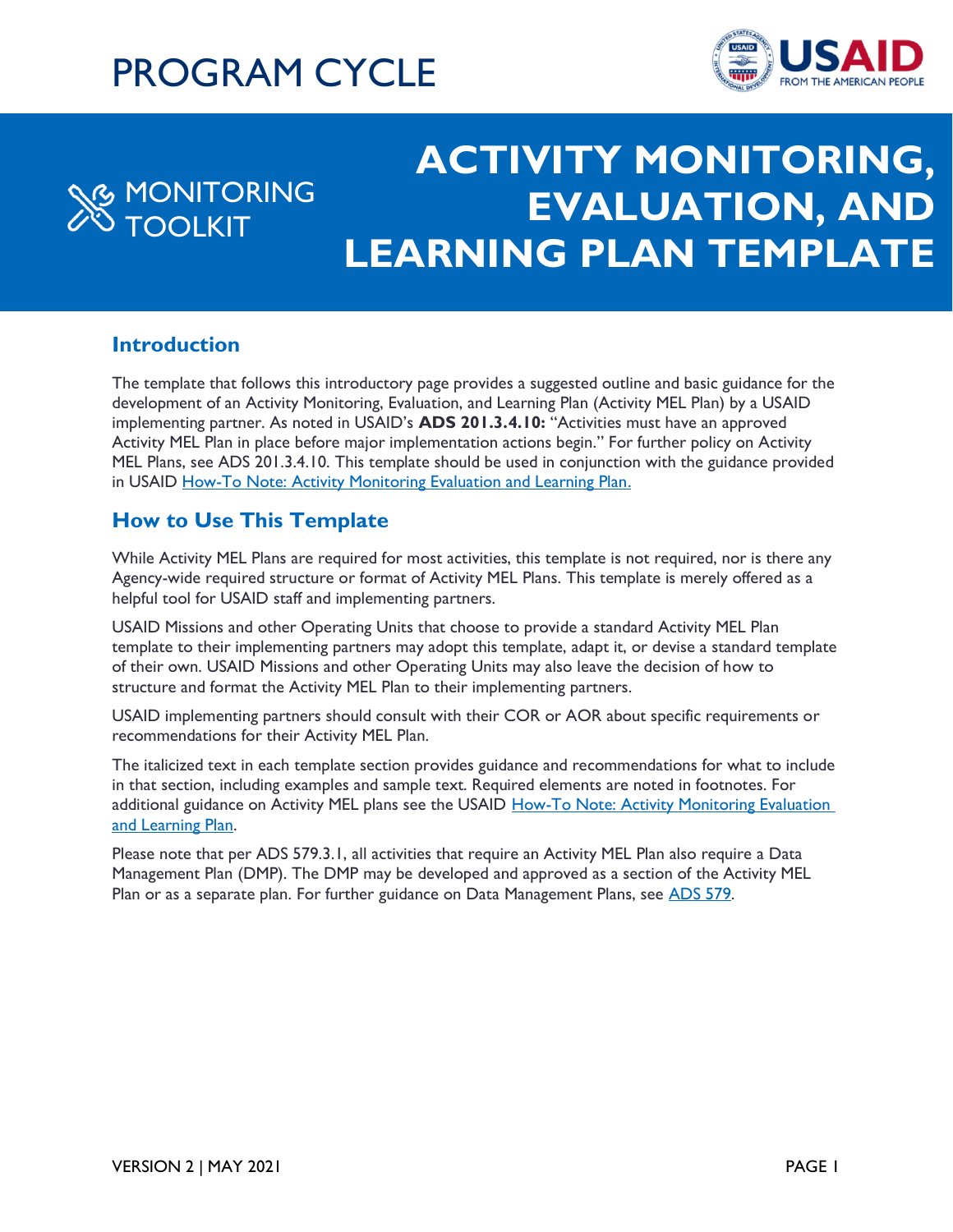

## **[ACTIVITY TITLE]**  Activity Monitoring, Evaluation, & Learning Plan

**Approved Date:** [e.g., April, 2018]

**Version:** [1]

**Contract/Agreement Number:** [Insert number]

**Activity Start and End Dates:** [e.g., January 1, 2018 to December 31, 2023]

**AOR/COR/Activity Manager Name & Office:** [Insert name, office]

**Submitted by:** [Insert name, position]

[Name of Prime Implementing Partner (IP)]

#### **DISCLAIMER**

The author's views expressed in this publication do not necessarily reflect the views of the United States Agency for International Development or the United States Government.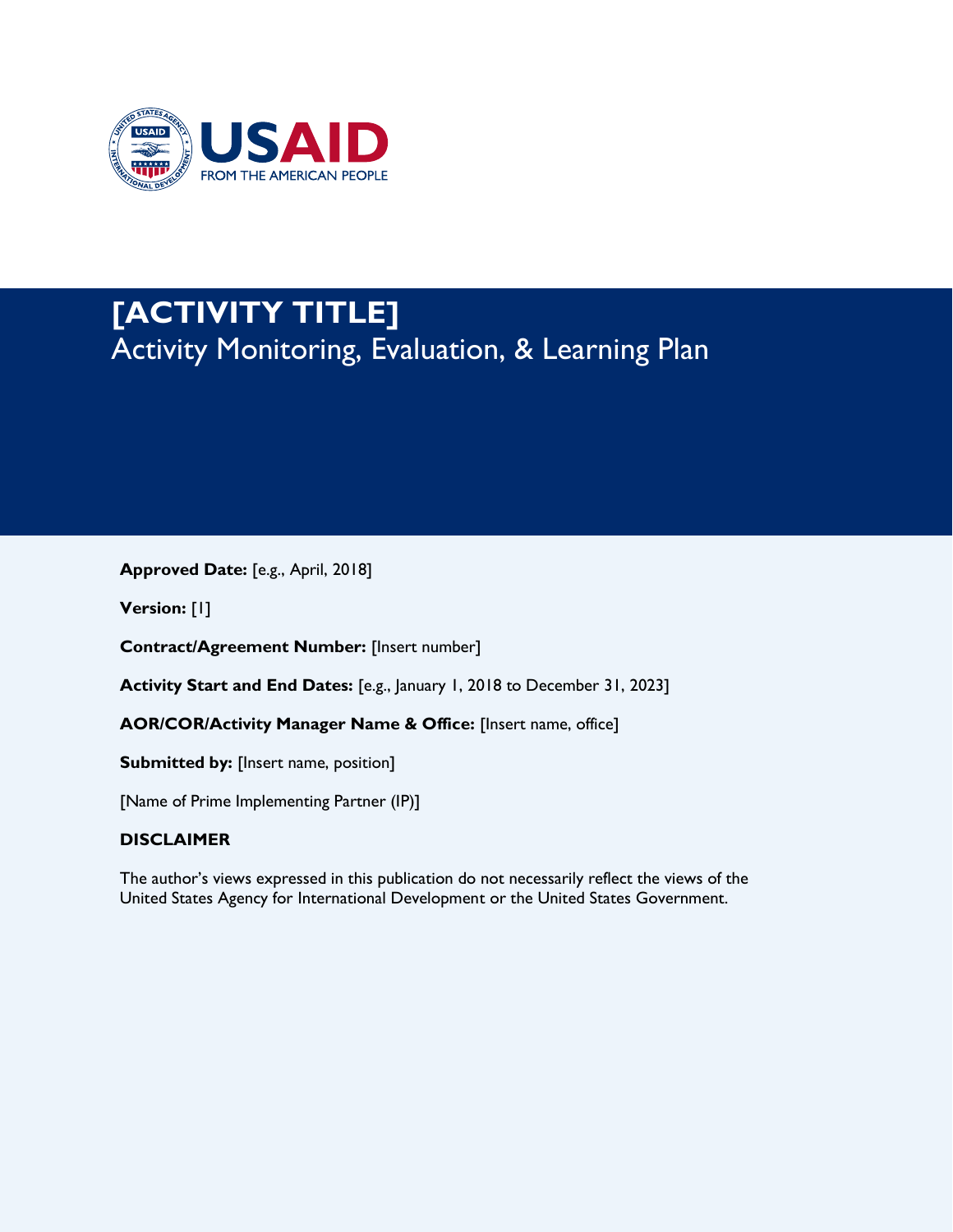## **I. Introduction**

*This section introduces the Activity MEL Plan, describes the structure of the plan, sets the time period covered by the plan, and describes how it will be updated.* 

#### **ACTIVITY THEORY OF CHANGE**

*Include a brief summary description of the activity theory of change.* 

#### **LOGIC MODEL**

*Add a logic model that graphically depicts the activity theory of change. Performance indicators and learning questions may be added to the logic model where relevant to indicate the connection between elements of the theory of change and MEL tasks.* 

#### **2. Monitoring Plan**

*Describe the activity's monitoring approach, including monitoring processes and systems.<sup>1</sup>*

#### **PERFORMANCE MONITORING**

*Describe the efforts to monitor activity performance.* 

*A summary of the relevant performance indicators of the activity's outputs and outcomes, their baseline values (or plan for collecting baseline), and annual targets should be listed in the Annex.2* 

#### **CONTEXT MONITORING**

*Describe any efforts for monitoring the activity's context and emerging risks that could affect the achievement of the activity's results.* 

#### **3. Beneficiary Feedback Plan3**

- 1. Determination on whether collecting beneficiary feedback is appropriate for the activity. If not, then a written explanation for why not
- 2. Describe procedures for collecting feedback from beneficiaries.
- 3. Describe procedures for responding to feedback from beneficiaries.
- 4. Describe procedures for reporting to USAID.

<sup>&</sup>lt;sup>1</sup> This is a required element of an Activity MEL plan per USAID ADS 201.3.4.10.

<sup>&</sup>lt;sup>2</sup> This is a required element of an Activity MEL plan per USAID ADS 201.3.4.10.

<sup>&</sup>lt;sup>3</sup> This is a required element of an Activity MEL plan, "as appropriate" per USAID ADS 201.3.4.10.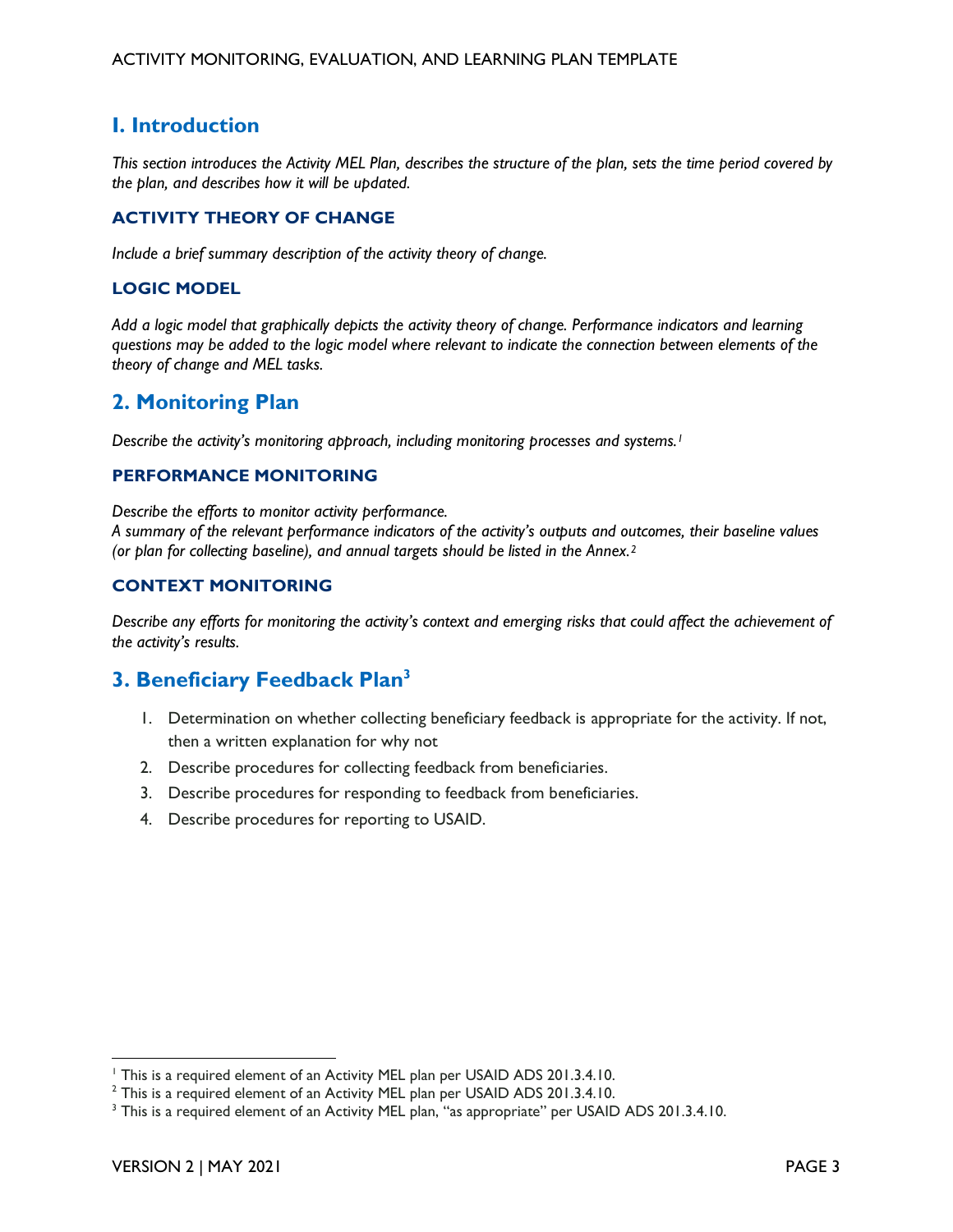## **4. Evaluation Plan**

#### **INTERNAL EVALUATION PLAN**

*If intending to conduct an internal evaluation using USAID funds, then complete the internal evaluation table for each evaluation expected over the life of the activity.* 

#### **Internal Evaluation Table**

| <b>Evaluation Type</b>                        | Performance or Impact |
|-----------------------------------------------|-----------------------|
| <b>Evaluation Purpose</b><br>and Expected Use |                       |
| Possible Evaluation<br>Questions              |                       |
| <b>Estimated Budget</b>                       |                       |
| <b>Start Date</b>                             |                       |
| <b>End Date</b>                               |                       |

#### **PLANS FOR COLLABORATING WITH EXTERNAL EVALUATORS**

 *If USAID is planning to conduct an external evaluation of this activity, describe how the activity will collaborate with the external evaluation team.* 

## **5. Collaborating, Learning, and Adapting Approach**

 *Include learning questions related to the theory of change or knowledge gaps and plans to address them. Describe plans for strategic collaboration with other activities or stakeholders; reflection opportunities; how the implementing partner will use new knowledge and learning for adaptations; and plans for knowledge capture at closeout.* 

#### **6. Resources**

 *Specify the budget allocated to monitoring, evaluation, and learning by listing the tasks, estimated costs, and proportion of the budget.* 

## **7. Roles and Responsibilities**

 *Describe the general and individual roles and responsibilities for activity monitoring, evaluation and CLA tasks and approaches.* 

## **8. Schedule of Activity MEL Plan Tasks**

 *Provide a schedule of recurring tasks related to monitoring, evaluation, CLA or other planned learning efforts*  during the activity and the individuals who are responsible for them.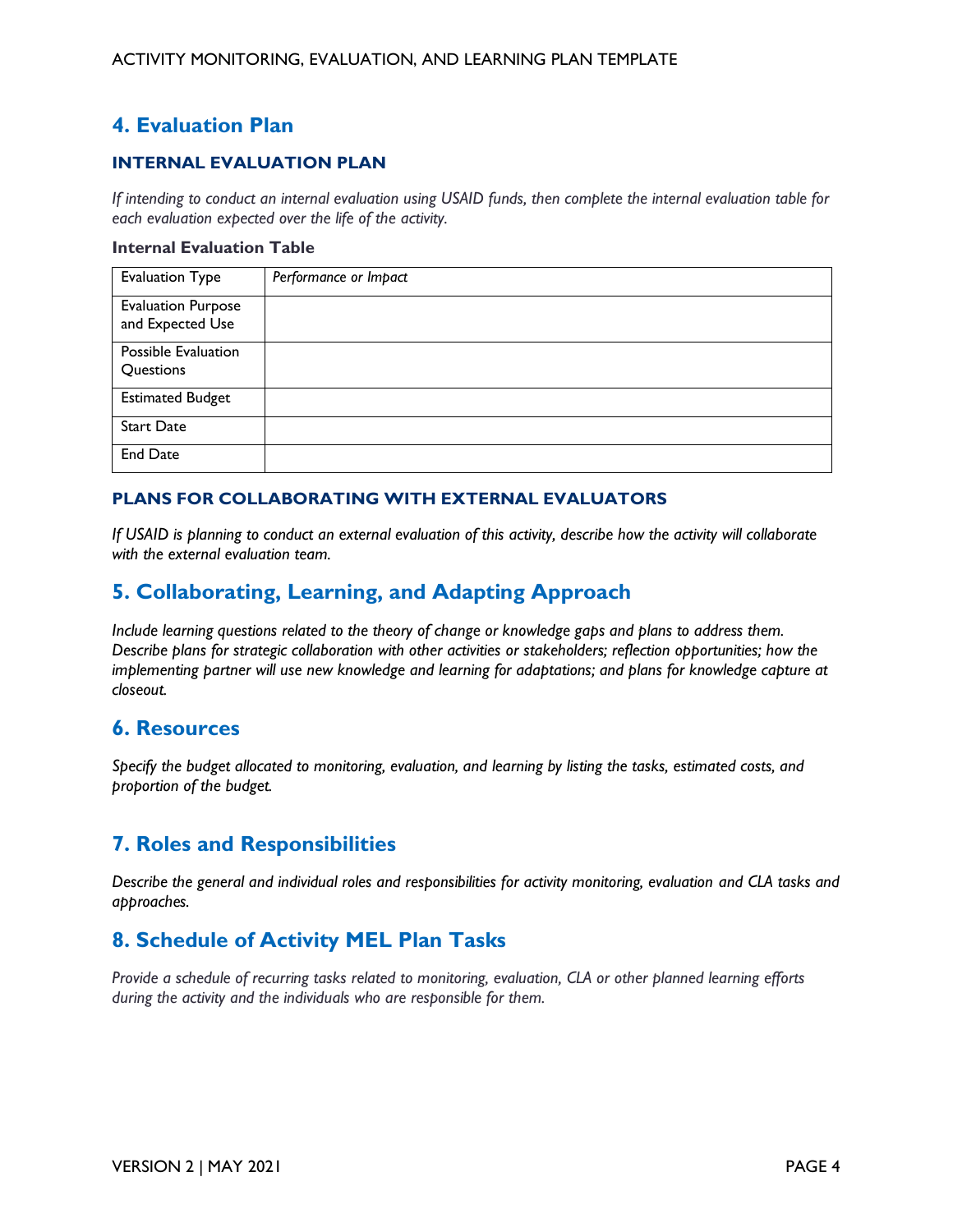#### **Schedule of Recurring Tasks Table**

| <b>Tasks</b> | Frequency | Responsible person or team |  |  |  |
|--------------|-----------|----------------------------|--|--|--|
|              |           |                            |  |  |  |
|              |           |                            |  |  |  |
|              |           |                            |  |  |  |
|              |           |                            |  |  |  |

## **9. Schedule of Activity MEL Plan Deliverables to USAID**

List the various monitoring, evaluation, and CLA or other learning deliverables (including ad hoc and recurring  *reports) that will be provided to USAID.* 

#### **Example Schedule of Activity MEL Plan Deliverables to USAID Table**

| Deliverable | Frequency | Transmission to USAID via | <b>Description of Content</b> |  |  |  |
|-------------|-----------|---------------------------|-------------------------------|--|--|--|
|             |           |                           |                               |  |  |  |
|             |           |                           |                               |  |  |  |
|             |           |                           |                               |  |  |  |
|             |           |                           |                               |  |  |  |

## **10. Change Log**

 *Describe the changes that are made to the Activity MEL Plan over time.* 

#### **Example Change Log**

| Date:                        | Change By:                                | Change to:                                                                                         | Description of Change:                                                                                |
|------------------------------|-------------------------------------------|----------------------------------------------------------------------------------------------------|-------------------------------------------------------------------------------------------------------|
| Effective date of<br>change. | Person or team<br>who made the<br>change. | Section of the Activity MEL Plan<br>changed. If indicator is changed,<br>include the Indicator No. | Summarize the change that was made<br>to the Activity MEL Plan and the<br>reason the change was made. |
|                              |                                           |                                                                                                    |                                                                                                       |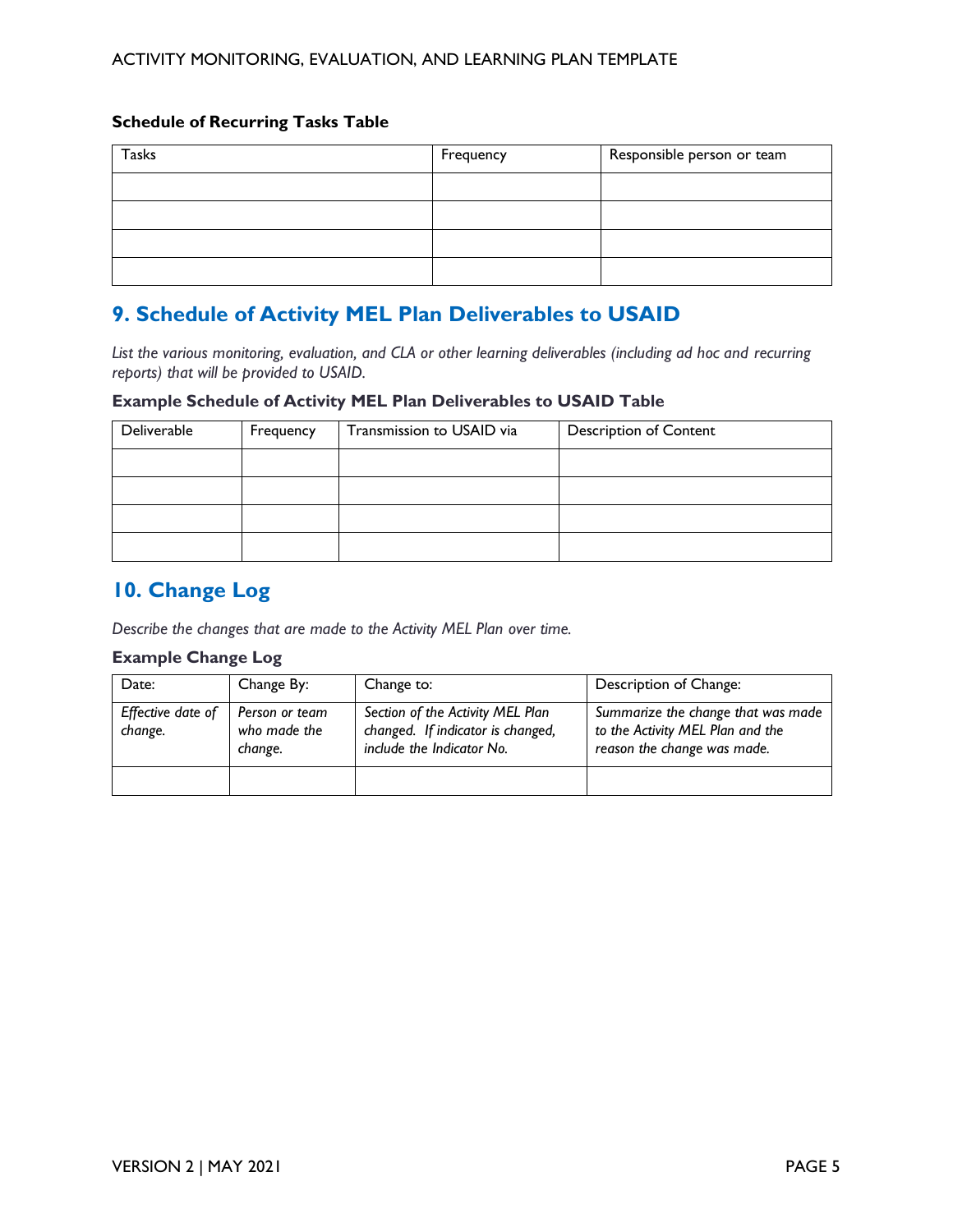## **Annex I: Indicator Summary Table**

 *An Indicator Summary Table is provided below. This plan may be adapted to include other information based on what is most relevant to the needs of the activity implementing partner or the USAID Operating Unit.* 

#### **Instructions**

- 1. **Indicator:** State the name and unique identifier for the indicator that will measure the expected result listed in the next column. Disaggregates of an indicator may be listed on a separate row below the parent indicator.
- 2. **Result Measured by Indicator**: State the result statement and the unique identifier for the expected result in the theory of change that the indicator intends to measure.
- **3. Type of Indicator**: State whether the indicator is (1) a "Performance" indicator or a "Context" indicator, and (2) a "Standard" indicator or a "Custom" indicator.
- 4. **Data Source:** State the source of the data or planned source of the data.
- 5. **Frequency:** State how often the data are reported to USAID.
- 6. **Unit of Measure:** State the unit of measure (e.g., number of hours, percent of households).
- 7. **PPR:** State "Y" if this indicator is included in the PPR or "N" if this indicator is not included in the PPR. (Note: standard indicators are required to be reported in the PPR.)
- 8. **Baseline Date**: State the month and year (mm/yyyy) when the baseline data were collected. If baseline is still planned, state the month and year when the baseline is planned to be collected.
- 9. **Baseline Value**: State the value of the indicator at "baseline," i.e., before major implementation actions of the planned USAID-supported activity. Enter "TBD" if the baseline has not yet been collected.
- **10. Target Date**: State the month and year (mm/yyyy) for when the target value is expected to be achieved. This may be aligned with the reporting frequency of the indicator, it may be an end-of-activity target, or some other relevant milestone date.
- 11. **Target Value**: State the estimated value of the indicator expected on the target date.